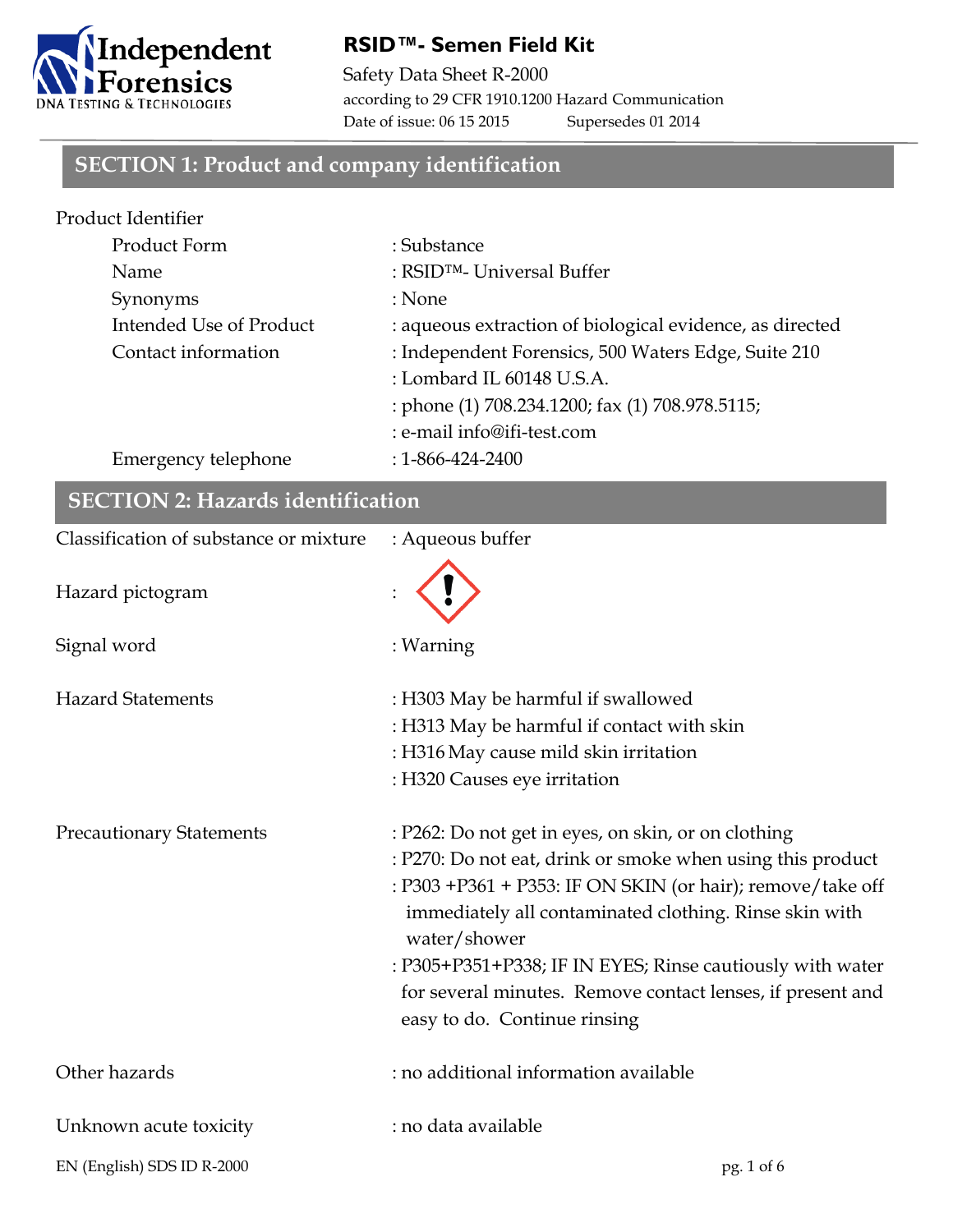## **SECTION 3: Composition / Information on Ingredients**

#### Substances

CAS No : 7647-14-5; 7447-40-7; 9005-64-5; 26628-22-8; 9048-46-8, 77-86-1 : Sodium chloride; Potassium chloride; Tween-20; Sodium azide; BSA fraction V, Tris 0.02%sodium azide

## **SECTION 4: First aid measures**

| Description of first aid measures                           |                                                                                                              |  |
|-------------------------------------------------------------|--------------------------------------------------------------------------------------------------------------|--|
| First aid measures general                                  | : Remove contaminated clothing, flush area with water                                                        |  |
| First aid measures after skin contact                       | : Remove contaminated clothing, flush area with water                                                        |  |
| First aid measures after eye contact                        | : Rinse cautiously with water for several minutes, remove<br>contacts if convenient, continue water flushing |  |
| First aid measures after ingestion                          | : Rinse mouth, DO NOT INDUCE VOMITING                                                                        |  |
| Most important symptoms and effects, both acute and delayed |                                                                                                              |  |
| Symptoms/injuries after eye contact                         | : Eye irritation                                                                                             |  |
| Symptons/injuries after skin contact                        | : Skin irritation                                                                                            |  |
| Symptoms/injuries after ingestion                           | : Ingestion may cause nausea, vomiting and diarrhea                                                          |  |

## **SECTION 5: Fire-fighting measures**

| Extinguishing media                                           | : Carbon dioxide, Dry chemical, Water spray or fog |
|---------------------------------------------------------------|----------------------------------------------------|
| Special hazards arising from substance : No reactivity hazard |                                                    |
| Fire hazard                                                   | : No significant fire hazard                       |
| Explosion hazard                                              | : No significant explosion hazard                  |
| Reactivity                                                    | : No significant reactivity                        |
| Advice for fire-fighters                                      | : Exercise caution when fighting any fire          |
| Protection during fire-fighting                               | : Fire-fighters should wear full protective gear.  |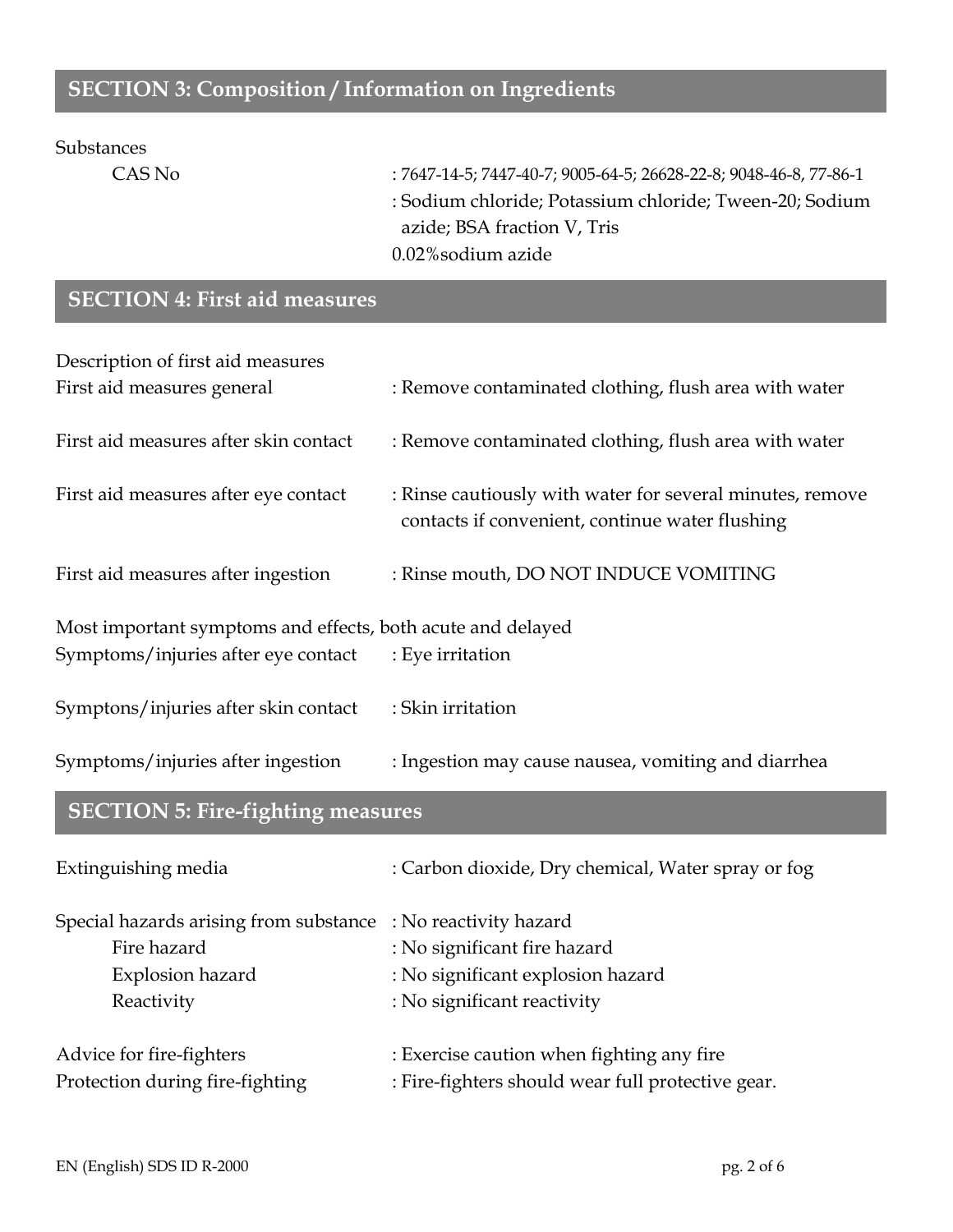# **SECTION 6: Accidental release measures**

Personal precautions, protective equipment and emergency procedures

| General measures                                                  | : Use personal protective equipment (PPE). Handle with<br>good laboratory hygiene and safety practice. Area should<br>be equipped with shower and eye-wash station |
|-------------------------------------------------------------------|--------------------------------------------------------------------------------------------------------------------------------------------------------------------|
| For non-emergency personnel<br><b>Emergency procedures</b>        | : Use appropriate personal protective equipment (PPE)<br>: Evacuate unnecessary personnel                                                                          |
| For emergency responders<br><b>Emergency procedures</b>           | : Use appropriate personal protective equipment (PPE)<br>: Flush area with water                                                                                   |
| <b>Environmental precautions</b>                                  | : Clean up spills immediately. Prevent entry to sewers and<br>public waters                                                                                        |
| Methods for material containment and clean up                     |                                                                                                                                                                    |
| For containment                                                   | : Absorb and/or contain spill with inert material, place in<br>suitable container                                                                                  |
| Methods for cleaning up                                           | : Clean up spills immediately and dispose of waste safely                                                                                                          |
| <b>SECTION 7: Handling and storage</b>                            |                                                                                                                                                                    |
| Precautions for safe handling<br>Additional hazards when handling | : None                                                                                                                                                             |
| Precautions for safe handling                                     | : Avoid contact with skin, eyes or hair. Use personal<br>protective equipment (gloves) when handling                                                               |
| Hygiene measures                                                  | : Handle in accordance with good industrial<br>hygiene and safety procedures. Wash hands and other<br>exposed areas with mild soap and water                       |
| Conditions for safe storage, including any incompatibilities      |                                                                                                                                                                    |
| <b>Technical measures</b>                                         | : No special measures                                                                                                                                              |
| Storage conditions                                                | : 2-8°C storage is recommended. Keep container closed<br>when not in use                                                                                           |
| Incompatible products                                             | : None                                                                                                                                                             |
| Incompatible materials                                            | : None                                                                                                                                                             |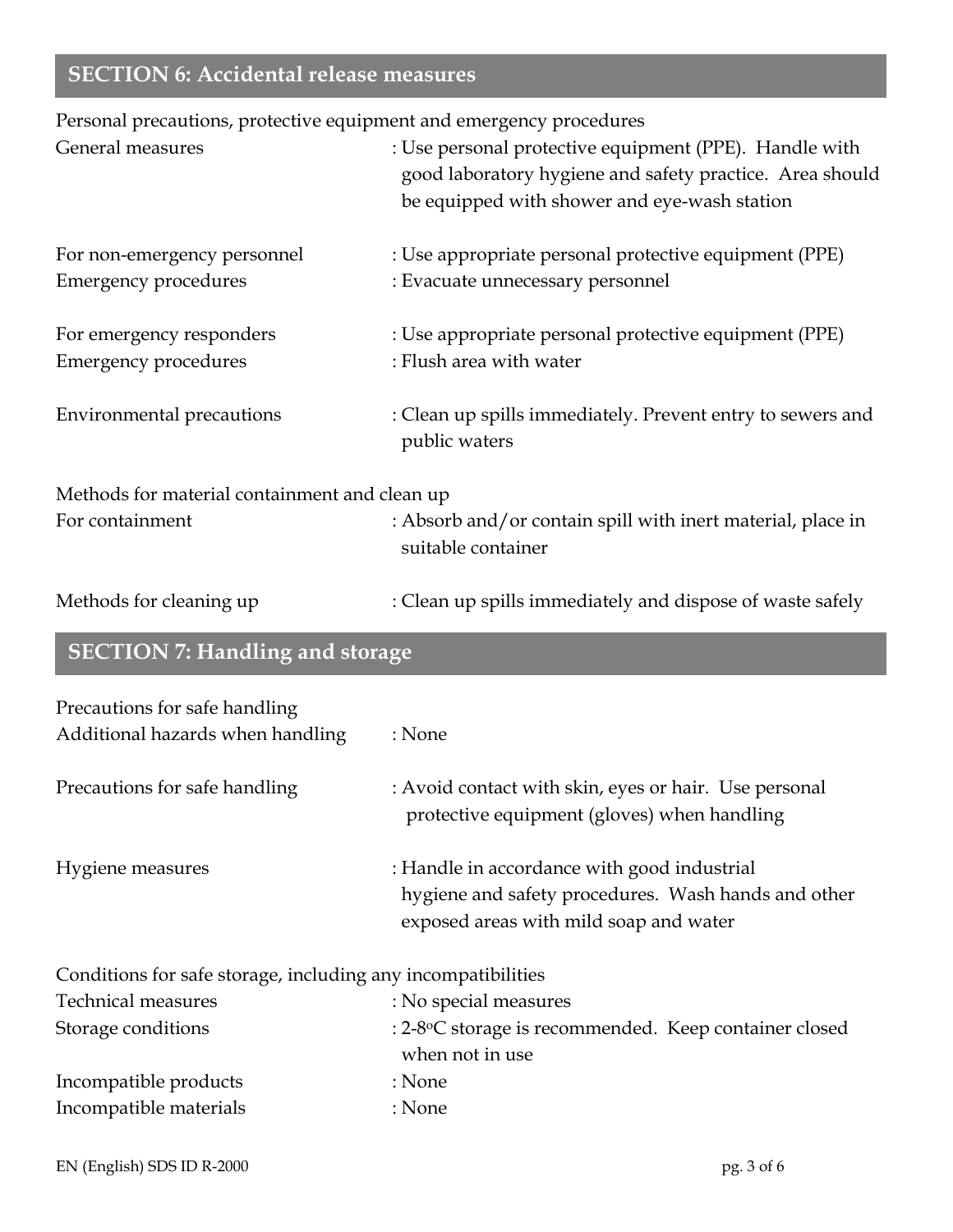# **SECTION 8: Exposure controls / Personal protection**

| <b>Control Parameters</b>     |                                                      |
|-------------------------------|------------------------------------------------------|
| Sodium azide CAS 26628-22-8   | : ACGIH Threshold limit value 0.29 mg/m <sup>3</sup> |
| <b>Exposure Controls</b>      | : Adequate ventilation                               |
| Personal protective equipment | : Protective eyewear, gloves                         |
| Hand protection               | : chemically resistant gloves                        |
| Eye protection                | : safety eyewear                                     |
| Skin and body protection      | : laboratory coat                                    |
| Other information             | : when using do not eat, drink or smoke              |

# **SECTION 9: Physical and chemical properties**

Information on basic physical and chemical properties

| Physical state                  | : liquid                           |
|---------------------------------|------------------------------------|
| Appearance                      | : clear liquid                     |
| Color                           | : colorless                        |
| Odour                           | : none                             |
| Odour threshold                 | : no data available                |
| pH                              | : neutral                          |
| Relative evaporation            | : no data available                |
| Melting point                   | : $275^{\circ}$ C                  |
| Solubility                      | : soluble in water                 |
| Initial boiling point range     | : aqueous solution, $100\degree$ C |
| Flash point                     | : no data available                |
| Evaporation rate                | : no data available                |
| Flammability                    | : no data available                |
| Vapour pressure                 | : no data available                |
| Relative vapour density at 20°C | : no data available                |
| Density                         | : 1.85 g/cm <sup>3</sup>           |
| Solubility                      | : very soluble                     |
| Log Pow                         | : no data available                |
| log Kow                         | : no data available                |
| Viscosity                       | : no data available                |
| <b>Explosive properties</b>     | : no data available                |
| Molecular formula               | $:$ N3Na                           |
| Molecular weight                | : 65.01 gr/mole                    |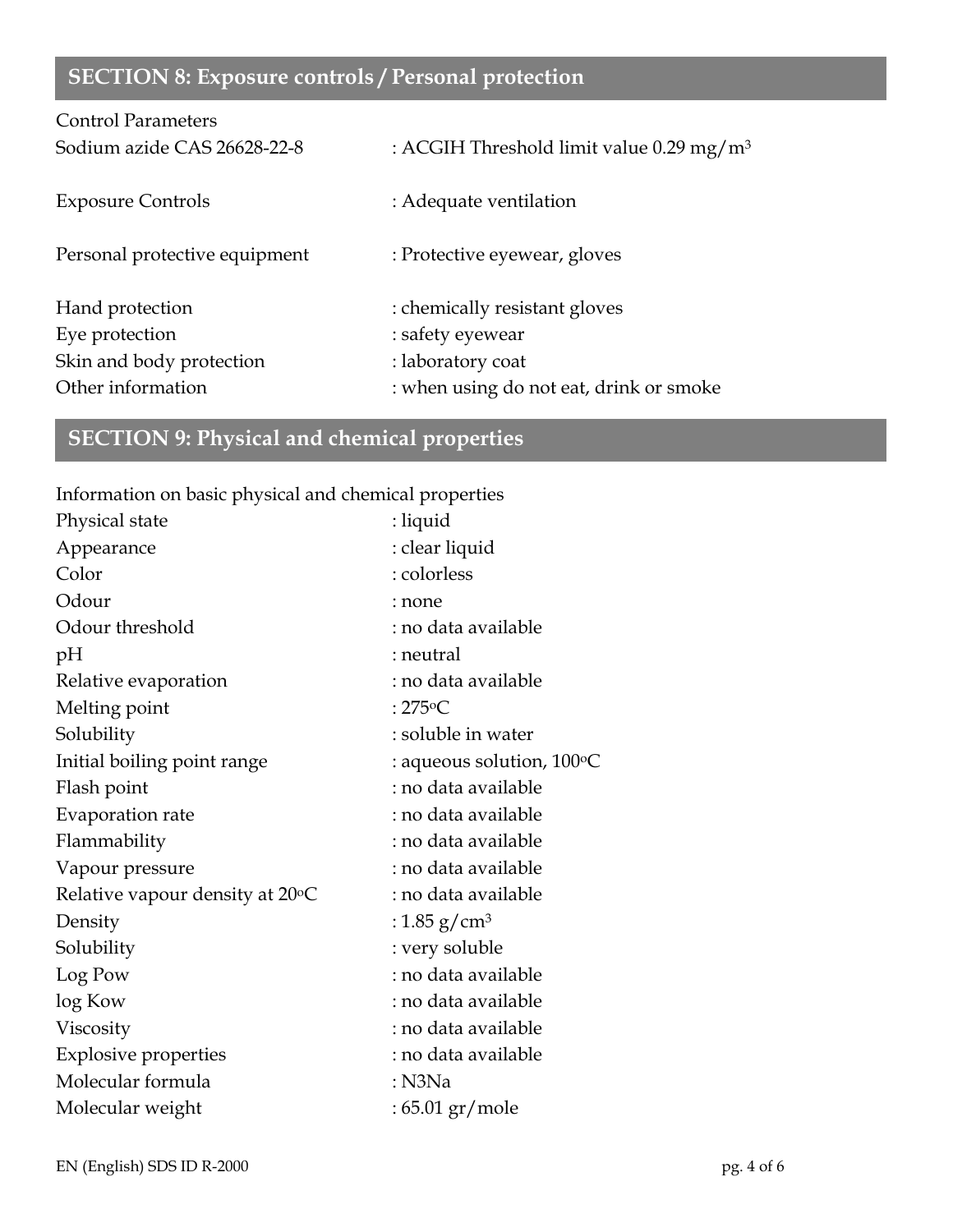## **SECTION 10: Stability and reactivity**

Reactivity : Contact with acid liberates gas

Chemical Stability : Stable : Stable

Possibility of hazardous reactions : acids, metals, acid chlorides

## **SECTION 11: Toxicological information**

#### LD50/LC50:

| CAS# 26628-22-8:  |                                         |
|-------------------|-----------------------------------------|
| Inhalation, mouse | : LC50 = 32400 $\mu$ g/m <sup>3</sup> ; |
| Inhalation, rat   | : LC50 = 37 mg/m <sup>3</sup> ;         |
| Oral, mouse       | : LD50 = 27 mg/kg;                      |
| Oral, rat         | : LD50 = 27 mg/kg;                      |
| Skin, rabbit      | : LD50 = $20 \text{ mg/kg}$ ;           |
| Skin, rat         | : LD50 = 50 mg/kg;                      |
|                   |                                         |

| Skin corrosion/irritation                                   | : irritant       |
|-------------------------------------------------------------|------------------|
| Eye corrosion/irritation                                    | : irritant       |
| Respiratory or skin sensitization                           | : irritant       |
| Germ cell mutagenicity                                      | : not classified |
| Carcinogenicity                                             | : not classified |
| Reproductive toxicity                                       | : not classified |
| Specific organ toxicity (single exposure) : not classified  |                  |
| Specific organ toxicity (repeated exposure): not classified |                  |
|                                                             |                  |

# **SECTION 12: Ecological information (non-mandatory)**

| Toxicity                      |                                                        |
|-------------------------------|--------------------------------------------------------|
| Fish                          | : Rainbow trout: LC50 = $0.8$ -1.6 mg/L; 96 Hr.; 13 °C |
| Fish                          | : Bluegill/Sunfish: LC50 = 0.7-0.8 mg/L; 96 Hr.; 18 °C |
| Persistence and degradability | : no information available                             |
| Bioaccumulative potential     | : no information available                             |
| Mobility in soil              | : no information available                             |
|                               |                                                        |